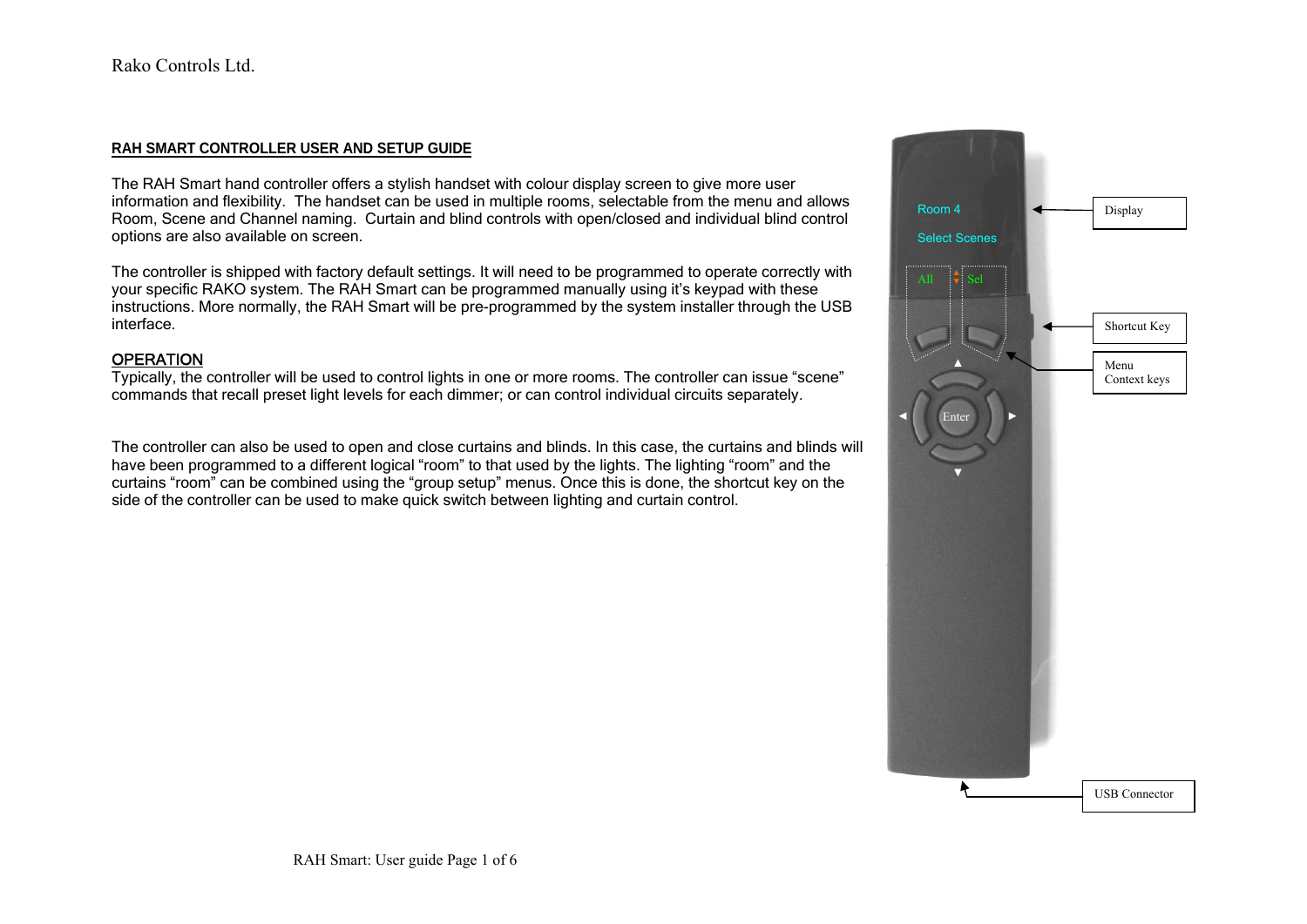

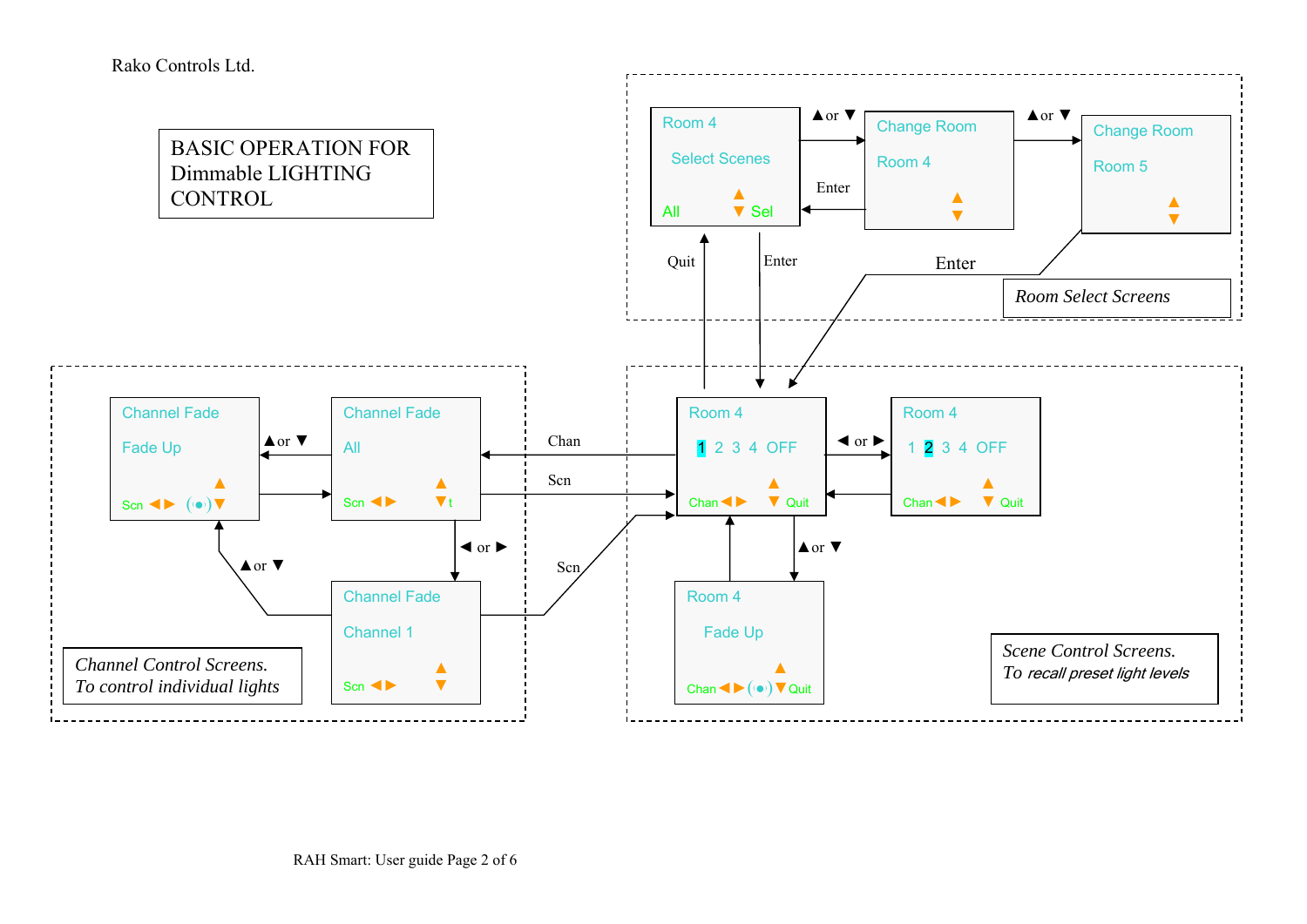## Rako Controls Ltd.

BASIC OPERATION FOR Switched LIGHTING CONTROL

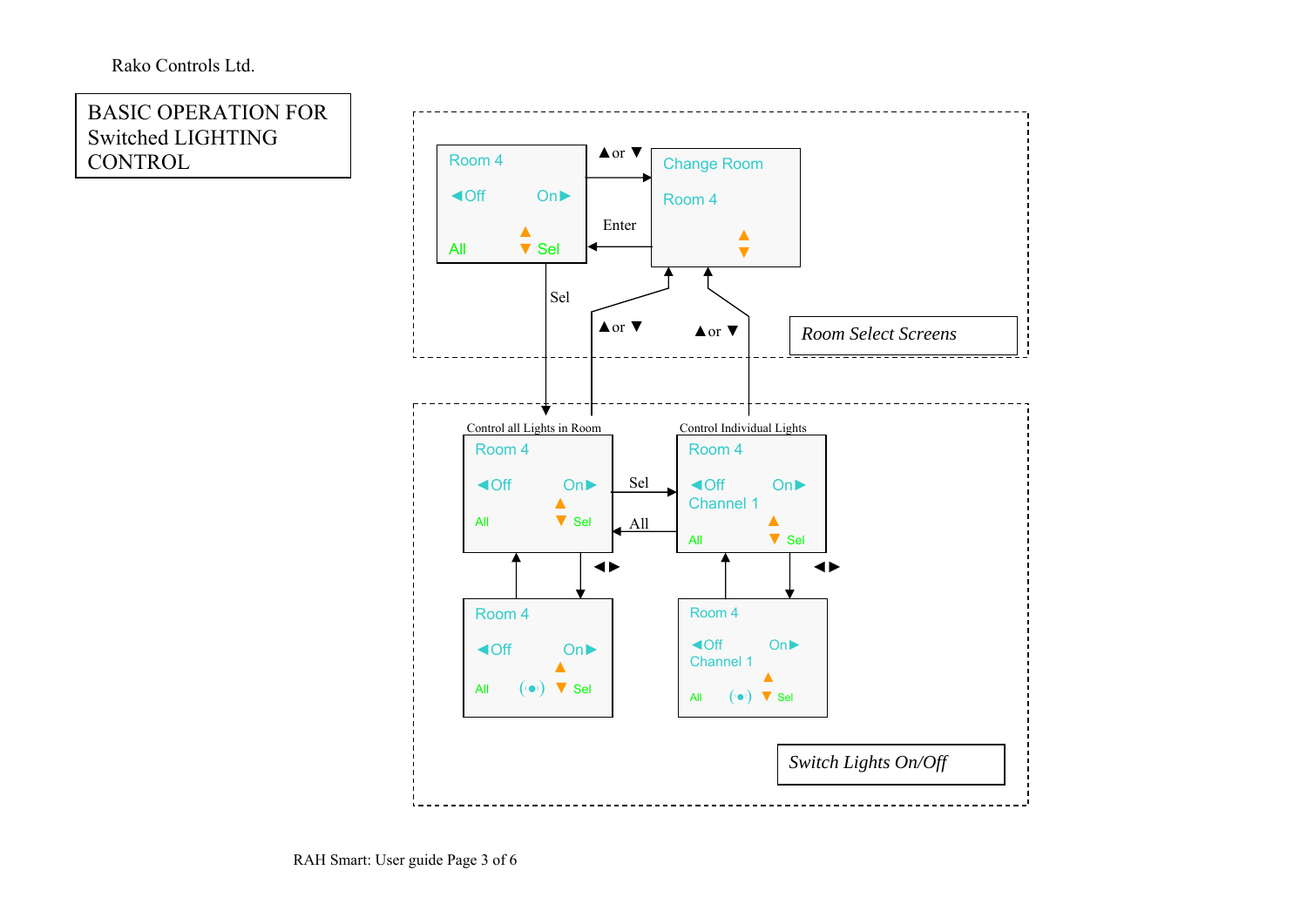# Rako Controls Ltd. BASIC OPERATION FOR CURTAIN & BLIND CONTROL

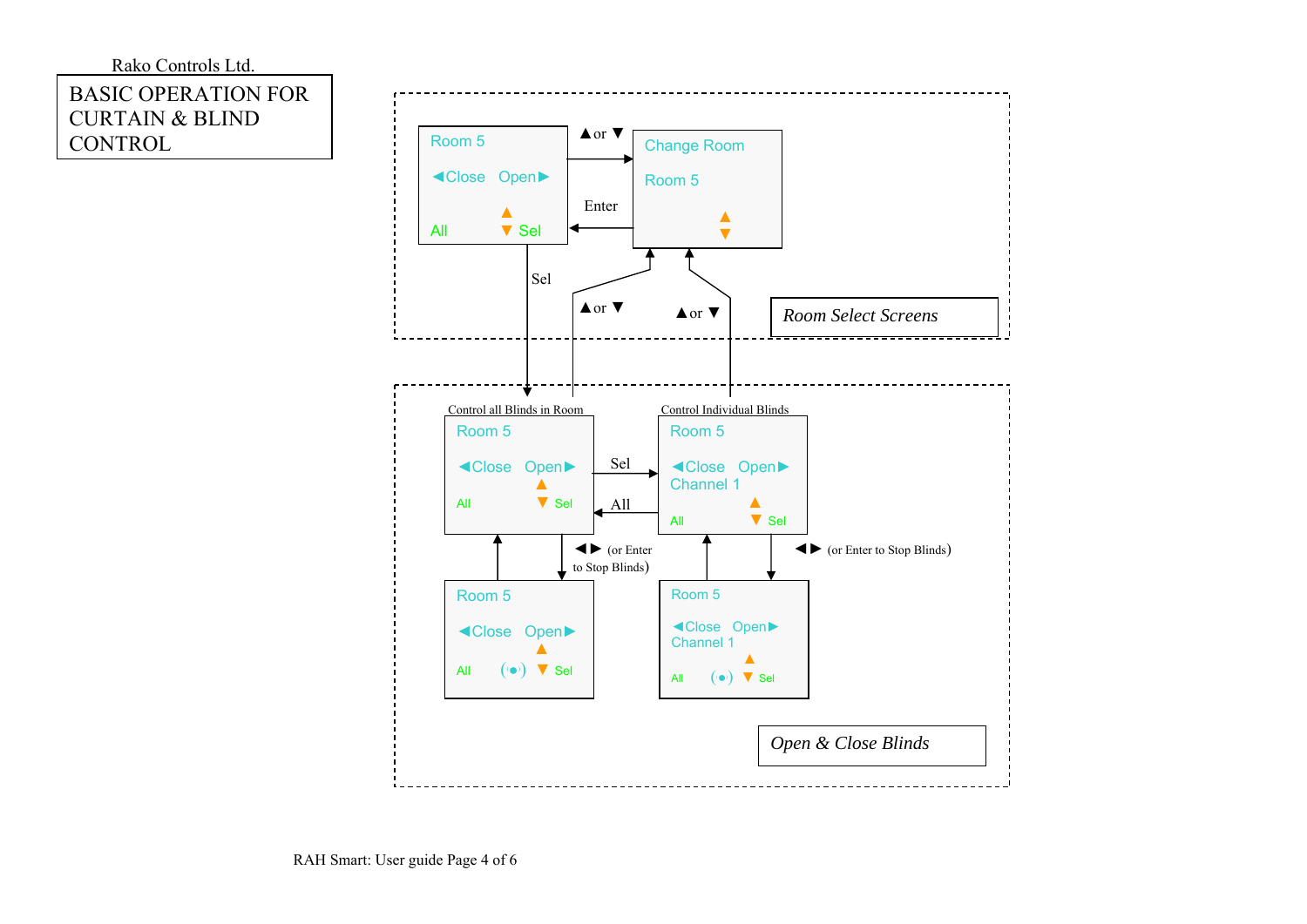### Rako Controls Ltd.